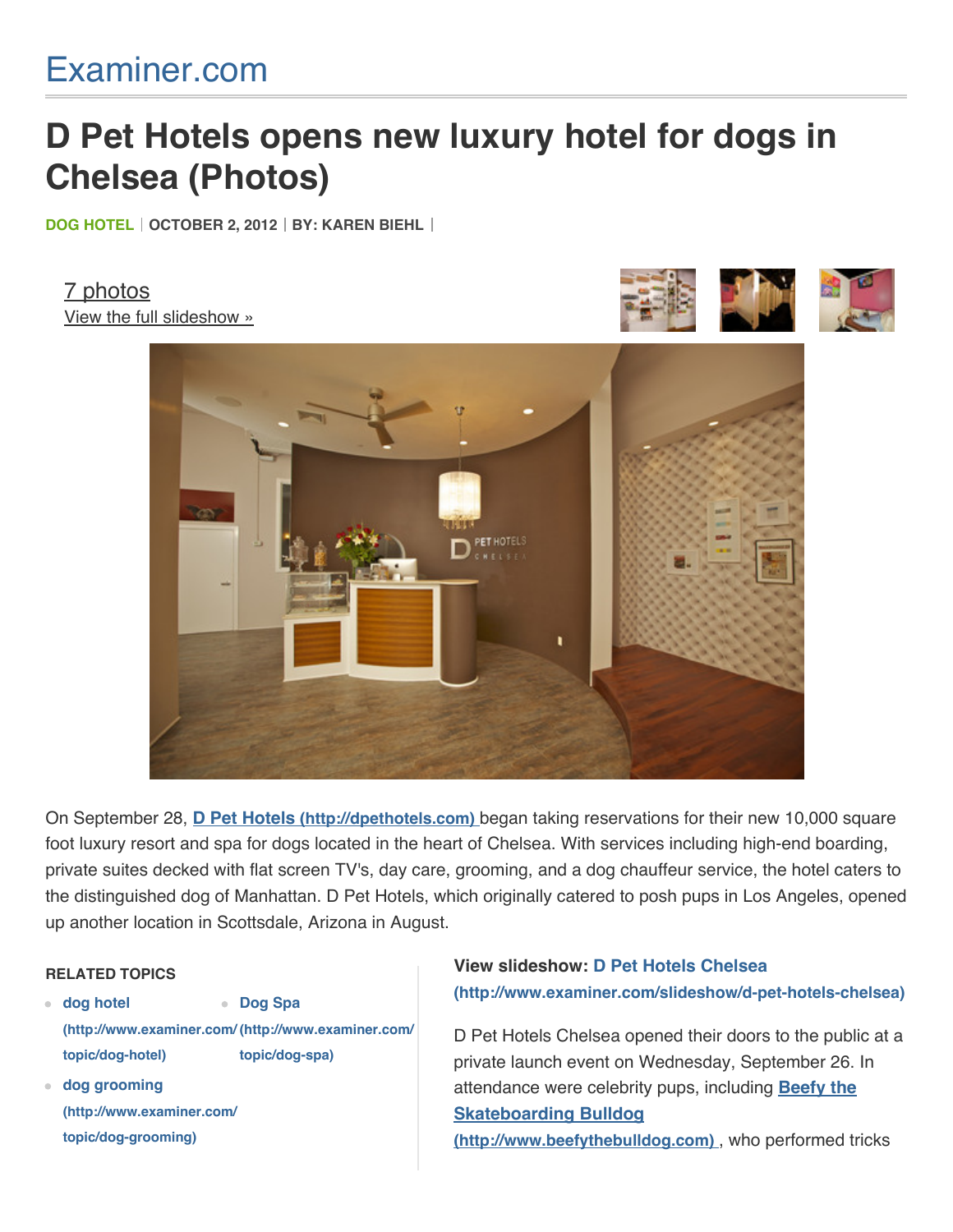**[RELATED ADS \( HTTP://WWW.GOOGLE.COM/URL?](http://www.google.com/url?ct=abg&q=https://www.google.com/adsense/support/bin/request.py%3Fcontact%3Dabg_afc%26url%3Dhttp://www.examiner.com/article/d-pet-hotels-opens-new-luxury-hotel-for-dogs-chelsea%26gl%3DUS%26hl%3Den%26client%3Dca-pub-7479725245717969%26ai0%3DCbwBdBDq_UcPCMq6MlALT74HYD8bFwKACnsHllyLAjbcBEAEgrYHOA1Dt-In8-v____8BYMm-zYbIo5AZyAEBqAMBqgSlAU_Qc20FnoJlHKrYHGsJ5XZP2K_olUMi_kfla9wih6ZzADCqIUt1od1z4YhgIyH4rYYc3ln3KMTgqmaLq1Qnd-TTkevWdxiNdo4isjDoNnLZA8_jf9Vs-dn1fjBmCWiZ70eTMf89dNkdkJTTQj-GhrQMoxFwwg0kcx0UIOyOCkvdArXWxLLKKGjAoivvGfI2lv91sVgCsi78e90d3Azo0ZBMOpu4xoAH1oiTHQ&usg=AFQjCNFdElzv8s1wDEPUuwollu6dJ4egeg) CT=ABG&Q=HTTPS://WWW.GOOGLE.COM/ADSENSE/S UPPORT/BIN/REQUEST.PY%3FCONTACT%3DABG\_AFC %26URL%3DHTTP://WWW.EXAMINER.COM/ARTICLE/D-PET-HOTELS-OPENS-NEW-LUXURY-HOTEL-FOR-DOGS-CHELSEA%26GL%3DUS%26HL%3DEN%26CLIENT%3DC A-PUB-**

**7479725245717969%26AI0%3DCBWBDBDQ\_UCPCMQ6M LALT74HYD8BFWKACNSHLLYLAJBCBEAEGRYHOA1DT -IN8-V\_\_\_\_8BYMM-**

**ZYBIO5AZYAEBQAMBQGSLAU\_QC20FNOJLHKRYHGSJ 5XZP2K\_OLUMI\_KFLA9WIH6ZZADCQIUT1OD1Z4YHGIYH 4RYYC3LN3KMTGQMALQ1QND-**

**TTKEVWDXINDO4ISJDONNLZA8\_JF9VS-**

**DN1FJBMCWIZ70ETMF89DNKDKJTTQJ-**

**GHRQMOXFWWG0KCX0UIOYOCKVDARXWXLLKKGJAO IVVGFI2LV91SVGCSI78E90D3AZO0ZBMOPU4XOAH1OIT HQ&USG=AFQJCNFDELZV8S1WDEPUUWOLLU6DJ4EG EG)**

#### **New Pet Grooming**

**(http://www.examiner.com/related-ads? google\_kw=New+Pet+Grooming&google\_rt=ChB RvzoFAAF5eQqFCAjnABCCEhBOZXcgUGV0IEdy b29taW5nGgj1cLWlCVwziigBUhMIw9SwmMLrtwI [VLgZFCh3TdwD7&channel\\_id=6727461905&googl](http://www.examiner.com/related-ads?google_kw=New+Pet+Grooming&google_rt=ChBRvzoFAAF5eQqFCAjnABCCEhBOZXcgUGV0IEdyb29taW5nGgj1cLWlCVwziigBUhMIw9SwmMLrtwIVLgZFCh3TdwD7&channel_id=6727461905&google_page_url=http%3A%2F%2Fwww.examiner.com%2Farticle%2Fd-pet-hotels-opens-new-luxury-hotel-for-dogs-chelsea) e\_page\_url=http%3A%2F%2Fwww.examiner.com %2Farticle%2Fd-pet-hotels-opens-new-luxuryhotel-for-dogs-chelsea)**

**Indoor Dog Kennel**

**(http://www.examiner.com/related-ads? google\_kw=Indoor+Dog+Kennel&google\_rt=ChB RvzoFAAF5hQqFCAjnABCCEhFJbmRvb3IgRG9nI [Etlbm5lbBoIFscZub528asoAVITCMPUsJjC67cCFS](http://www.examiner.com/related-ads?google_kw=Indoor+Dog+Kennel&google_rt=ChBRvzoFAAF5hQqFCAjnABCCEhFJbmRvb3IgRG9nIEtlbm5lbBoIFscZub528asoAVITCMPUsJjC67cCFS4GRQod03cA-w&channel_id=6727461905&google_page_url=http%3A%2F%2Fwww.examiner.com%2Farticle%2Fd-pet-hotels-opens-new-luxury-hotel-for-dogs-chelsea) 4GRQod03cA-**

**w&channel\_id=6727461905&google\_page\_url=htt p%3A%2F%2Fwww.examiner.com%2Farticle%2F d-pet-hotels-opens-new-luxury-hotel-for-dogschelsea)**

**Small Luxury Hotels (http://www.examiner.com/related-ads? [google\\_kw=Small+Luxury+Hotels&google\\_rt=Ch](http://www.examiner.com/related-ads?google_kw=Small+Luxury+Hotels&google_rt=ChBRvzoFAAF5iAqFCAjnABCCEhNTbWFsbCBMdXh1cnkgSG90ZWxzGgjCZ5yVtxhPRigBMAJSEwjD1LCYwuu3AhUuBkUKHdN3APs&channel_id=6727461905&google_page_url=http%3A%2F%2Fwww.examiner.com%2Farticle%2Fd-pet-hotels-opens-new-luxury-hotel-for-dogs-chelsea)** for guests, and dog models who mingled through the [crowd wearing luxury activewear created by](http://www.hec-lin.com/) **Hec-Lin Designs (http://www.hec-lin.com)** by Roberto Negrin. Also present was celebrity groomer **Ali McLennan [\(http://alimclennanpetexpert.com\)](http://alimclennanpetexpert.com/)** from Animal Planet's "Underdog to Wonderdog" who has come on board as the spa's official groomer.

At the launch, film crews and photographers followed guests as they let their pups try out the beds in the luxury suites. Some of the more select suites are larger than New York city apartment bedrooms and are equipped with fullsized human beds, 42 inch flat screen TV's, doggie decor and paintings. Pups were also invited to test out the luxury chauffeur car that offers both pick-up and drop-off services for customers throughout New York City.

The aroma throughout D Pet Hotels Chelsea is very cleansing and holistic, likely the result of their daily use of a dry steam vapor cleaner which uses a chemically free, hypoallergenic and environmentally safe method of sanitation. They also utilize a state of the art air conditioner system that cycles the hotel's air every ten minutes. The indoor dog parks are constantly cleaned by the daycare staff with a high-end veterinary cleanser that kills all diseases known to dogs, and there is a vet on call 24 hours a day to ensure the health of pet guests.

Day care and standard room rates are very reasonably matched at market rates in New York City, with higher rates reserved for the luxury suites, which run \$200 a day. For more information on D Pet Hotels Chelsea, see their **[site \(http://dpethotels.com\)](http://dpethotels.com/)** , or stop by for a visit.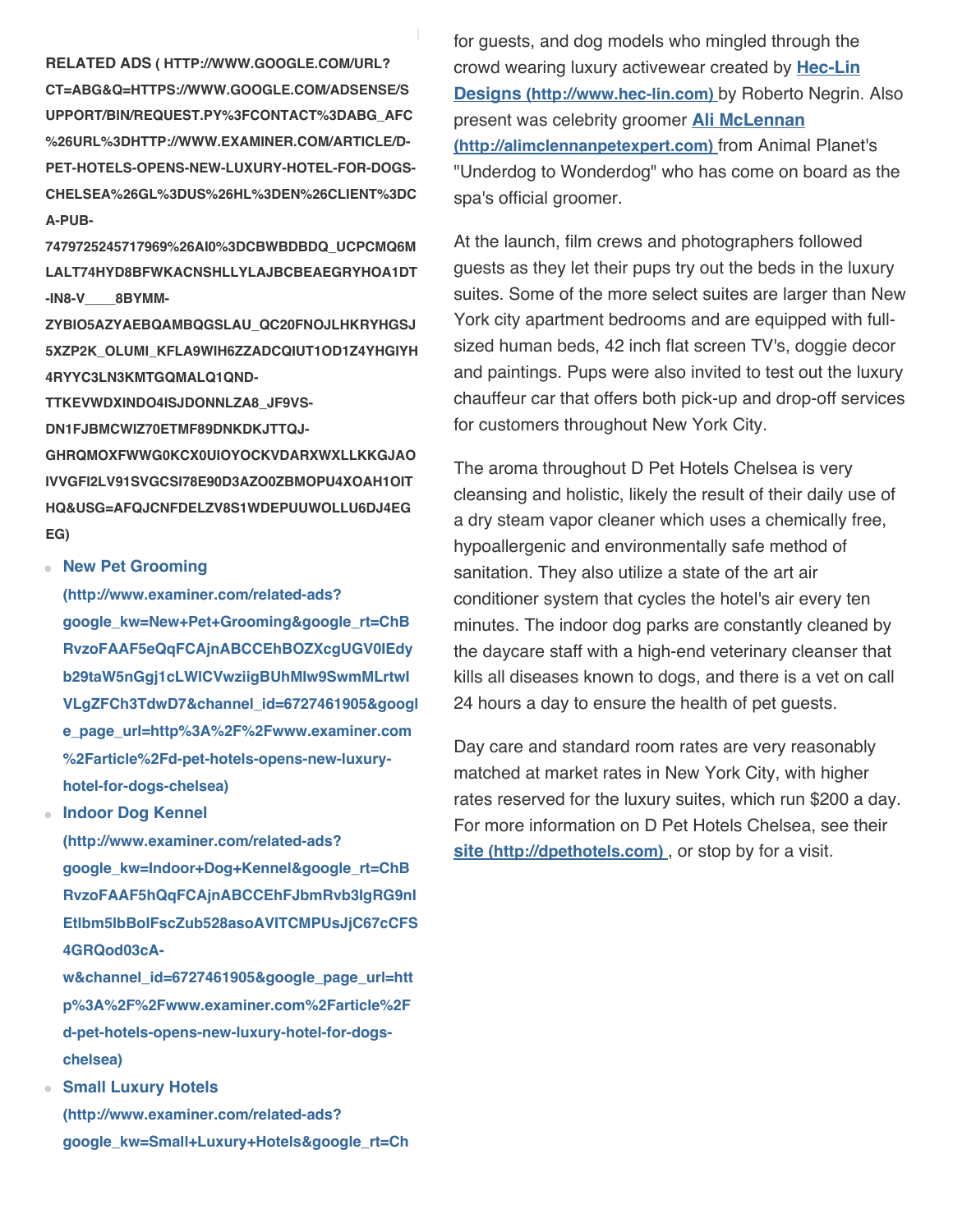**BRvzoFAAF5iAqFCAjnABCCEhNTbWFsbCBMdX h1cnkgSG90ZWxzGgjCZ5yVtxhPRigBMAJSEwjD1 [LCYwuu3AhUuBkUKHdN3APs&channel\\_id=67274](http://www.examiner.com/related-ads?google_kw=Small+Luxury+Hotels&google_rt=ChBRvzoFAAF5iAqFCAjnABCCEhNTbWFsbCBMdXh1cnkgSG90ZWxzGgjCZ5yVtxhPRigBMAJSEwjD1LCYwuu3AhUuBkUKHdN3APs&channel_id=6727461905&google_page_url=http%3A%2F%2Fwww.examiner.com%2Farticle%2Fd-pet-hotels-opens-new-luxury-hotel-for-dogs-chelsea) 61905&google\_page\_url=http%3A%2F%2Fwww.e xaminer.com%2Farticle%2Fd-pet-hotels-opensnew-luxury-hotel-for-dogs-chelsea)**

**Pet Door for Screen Door**

**(http://www.examiner.com/related-ads? [google\\_kw=Pet+Door+for+Screen+Door&google\\_](http://www.examiner.com/related-ads?google_kw=Pet+Door+for+Screen+Door&google_rt=ChBRvzoFAAF5iwqFCAjnABCCEhhQZXQgRG9vciBmb3IgU2NyZWVuIERvb3IaCKQ2kT8XTvahKAEwAlITCMPUsJjC67cCFS4GRQod03cA-w&channel_id=6727461905&google_page_url=http%3A%2F%2Fwww.examiner.com%2Farticle%2Fd-pet-hotels-opens-new-luxury-hotel-for-dogs-chelsea) rt=ChBRvzoFAAF5iwqFCAjnABCCEhhQZXQgRG 9vciBmb3IgU2NyZWVuIERvb3IaCKQ2kT8XTvahK AEwAlITCMPUsJjC67cCFS4GRQod03cAw&channel\_id=6727461905&google\_page\_url=htt p%3A%2F%2Fwww.examiner.com%2Farticle%2F d-pet-hotels-opens-new-luxury-hotel-for-dogschelsea)**



**(http://cdn2 b.examiner.com/sites/default/files/styles/l arge\_lightbox/hash/1a/f2/1af2cc0d138e74 [7f3a3d556893e28700.jpg?itok=Xy4sOAZ-\)](http://cdn2-b.examiner.com/sites/default/files/styles/large_lightbox/hash/1a/f2/1af2cc0d138e747f3a3d556893e28700.jpg?itok=Xy4sOAZ-)**

D Pet Hotels Chelsea has opened its doors for dog guests. Photo credit: D Pet Hotels / www.dpethotels.com

#### **[RELATED ARTICLES](http://www.google.com/url?ct=abg&q=https://www.google.com/adsense/support/bin/request.py%3Fcontact%3Dabg_afc%26url%3Dhttp://www.examiner.com/article/d-pet-hotels-opens-new-luxury-hotel-for-dogs-chelsea%26gl%3DUS%26hl%3Den%26client%3Dca-pub-7479725245717969%26ai0%3DCx89UBjq_UeqvBM6ekwKg-4Fgje_-mwOVzfOeX8CNtwEQASCtgc4DUPPxjs8EYMm-zYbIo5AZyAEBqAMBqgSkAU_QPSFim3J-wCx-SmV3P7ycquAlpAZYdRxwoxMeGMkjncMKBsgCXvoxAyZ-s2899uoWSxkFnDfmlH8zu2m9kbZik0kZd7NF6FNRlQNOb_eckz0hYFUgYajrYKrwoIblChtWWKdHq1dZ6IyWvLymVpdwOKrHwvStCZe6FihitDGb8mWdtK-KKyCgnCXB2iu1M1clxYwdcLOZ4-19WZYI4pT0nV1JgAel564G&usg=AFQjCNE8byga3_SfC-i5Oz0RWENaNG7VvQ):** [New Pet Grooming](http://www.examiner.com/related-articles?google_kw=New+Pet+Grooming&google_rt=ChBRvzoGAAIf3AqE_BFzABZTEhBOZXcgUGV0IEdyb29taW5nGggnkmT7iFzA6ygBUhMI6sr8mMLrtwIVTs9ECh2gfQAM&channel_id=5955405906&google_page_url=http%3A%2F%2Fwww.examiner.com%2Farticle%2Fd-pet-hotels-opens-new-luxury-hotel-for-dogs-chelsea) [Indoor Dog Kennel](http://www.examiner.com/related-articles?google_kw=Indoor+Dog+Kennel&google_rt=ChBRvzoGAAIf7AqE_BFzABZTEhFJbmRvb3IgRG9nIEtlbm5lbBoI99KAaxWVsg0oAVITCOrK_JjC67cCFU7PRAodoH0ADA&channel_id=5955405906&google_page_url=http%3A%2F%2Fwww.examiner.com%2Farticle%2Fd-pet-hotels-opens-new-luxury-hotel-for-dogs-chelsea) [Small Luxury Hotels](http://www.examiner.com/related-articles?google_kw=Small+Luxury+Hotels&google_rt=ChBRvzoGAAIf7gqE_BFzABZTEhNTbWFsbCBMdXh1cnkgSG90ZWxzGghUEWiBl1qxSSgBMAJSEwjqyvyYwuu3AhVOz0QKHaB9AAw&channel_id=5955405906&google_page_url=http%3A%2F%2Fwww.examiner.com%2Farticle%2Fd-pet-hotels-opens-new-luxury-hotel-for-dogs-chelsea) [Pet Door for Screen Door](http://www.examiner.com/related-articles?google_kw=Pet+Door+for+Screen+Door&google_rt=ChBRvzoGAAIf8gqE_BFzABZTEhhQZXQgRG9vciBmb3IgU2NyZWVuIERvb3IaCIGGrmJlOhjCKAEwAlITCOrK_JjC67cCFU7PRAodoH0ADA&channel_id=5955405906&google_page_url=http%3A%2F%2Fwww.examiner.com%2Farticle%2Fd-pet-hotels-opens-new-luxury-hotel-for-dogs-chelsea)

### **You May Like** [by Taboola](http://www.taboola.com/popup?template=colorbox&utm_source=examiner&utm_medium=bytaboola&utm_content=autosized-generated-2r:autosized-generated-2r:)



**[Chrissy Teigen = Social](http://swimdaily.si.com/2013/05/07/chrissy-teigen-social-media-genius/?xid=tab_sipopular) Media Genius | Swim**